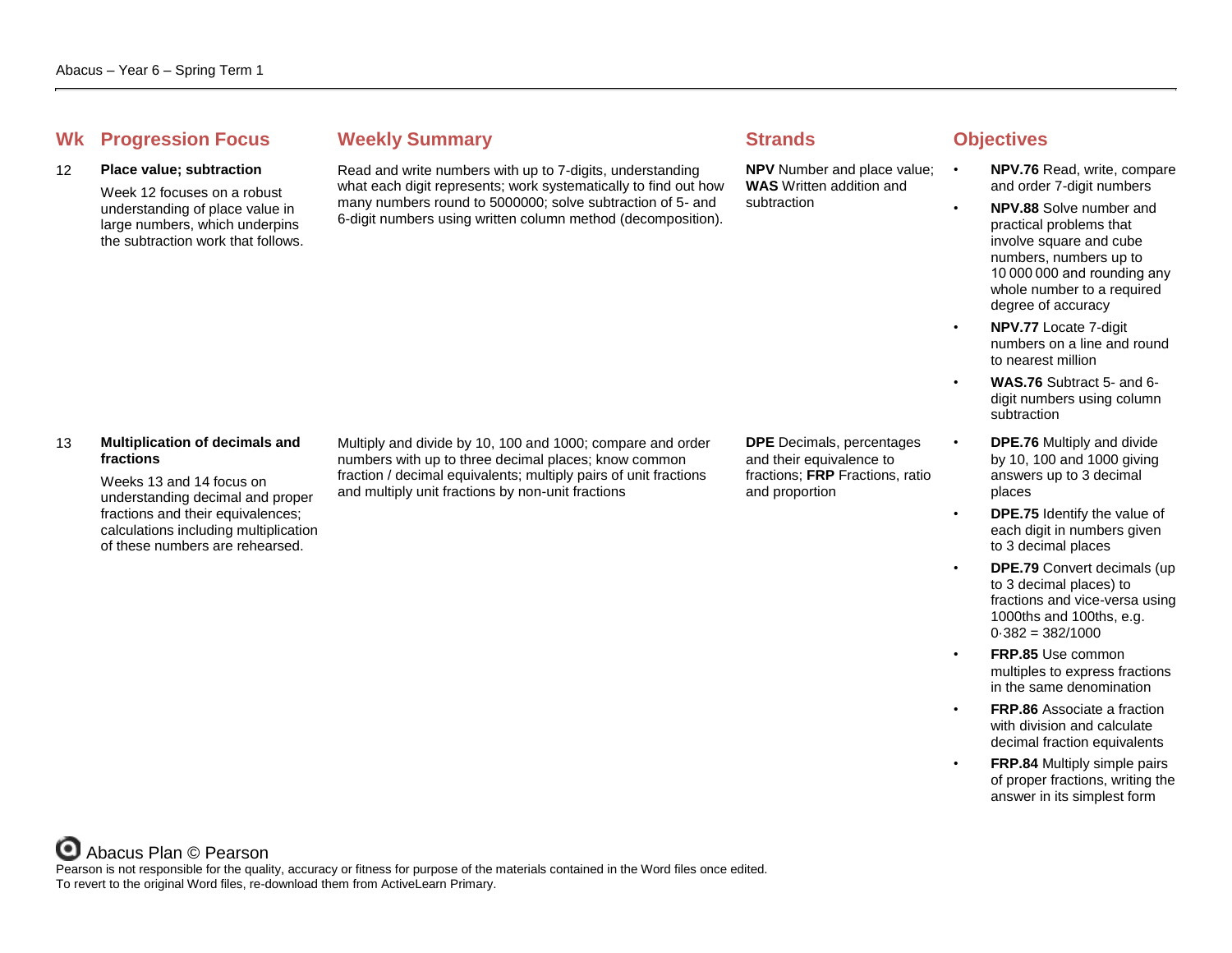### 14 **Multiplication of decimals and fractions**

Weeks 13 and 14 focus on understanding decimal and proper fractions and their equivalences; calculations including multiplication of these numbers are rehearsed.

Use partitioning to mentally multiply 2-digit numbers with one decimal place by whole 1-digit numbers; multiply numbers with two decimal places; use short multiplication to multiply amounts of money; use estimation to check answers to calculations; use long multiplication to multiply 3-digit and 4 digit numbers by numbers between 10 and 30.

**MMD** Mental multiplication and division; **WMD** Written multiplication and division; **PRA** Problem solving, reasoning and algebra; **NPV** Number and place value

- **MMD.76** Use partitioning to mentally multiply 2-digit numbers with one decimal place by whole 1-digit numbers, e.g.  $4.2 \times 6$
- **WMD.80** Multiply numbers with 2 decimal places by 1 digit numbers
- **WMD.76** Use short multiplication to multiply money, e.g. £46·29 by 1-digit numbers
	- **WMD.79** Use long multiplication to multiply 3 and 4-digit numbers by numbers between 10 and 30
- **PRA.78** Use mathematical reasoning to investigate and solve problems and puzzles, justify their reasoning
- **PRA.81** Use estimation to check answers to calculations and determine, in the context of a problem, an appropriate degree of accuracy
	- **NPV.88** Solve number and practical problems that involve square and cube numbers, numbers up to 10 000 000 and rounding any whole number to a required degree of accuracy
- **GPS.76** Name and classify quadrilaterals according to their properties
- **GPS.77** Begin to know how diagonal lines bisect quadrilaterals
- **GPS.78** Know angle sums for triangles and quadrilaterals and use this fact to calculate missing angles
- **GPS.79** Know angle sums for

#### 15 **2D shapes; angles**

Week 15 focuses on 2D shapes, particularly quadrilaterals, in relation to their diagonals and interior angles; circles are also taught, along with relevant terminology.

Name, classify and identify properties of quadrilaterals; explore how diagonal lines can bisect quadrilaterals; understand what an angle is and that it is measured in degrees; know what the angles of triangles, quadrilaterals, pentagons, hexagons and octagons add to and use these facts and mathematical reasoning to calculate missing angles; recognise and identify the properties of circles and name their parts; draw circles using pairs of compasses; draw polygons using a ruler and a protractor

**GPS** Geometry: properties of shapes; **PRA** Problem solving, reasoning and algebra

# Abacus Plan © Pearson

Pearson is not responsible for the quality, accuracy or fitness for purpose of the materials contained in the Word files once edited. To revert to the original Word files, re-download them from ActiveLearn Primary.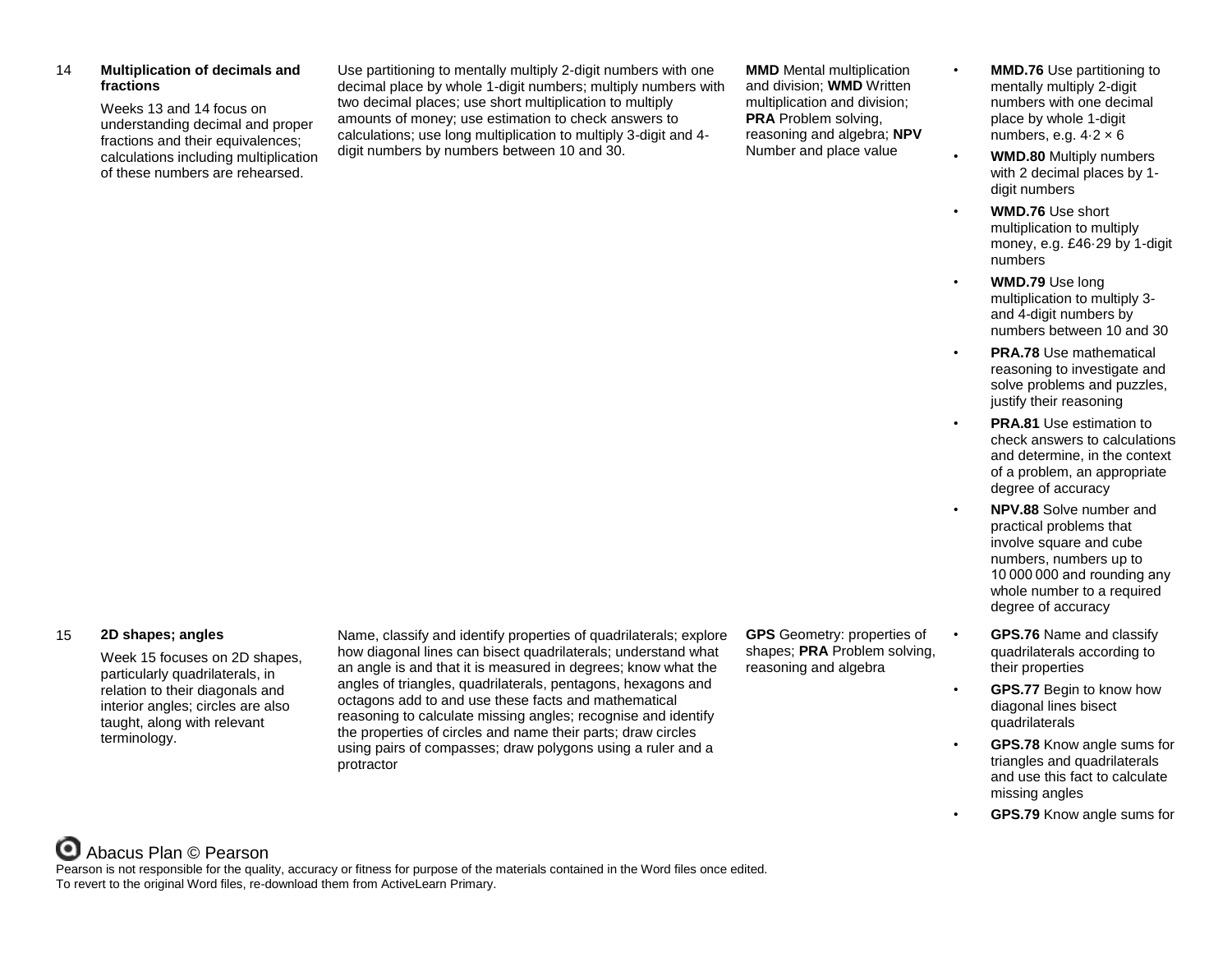pentagons, hexagons, octagons and use this fact to calculate missing angles

- **GPS.80** Illustrate and name parts of circles, including radius, diameter and circumference and know that the diameter is twice the radius
- **GPS.81** Draw 2D shapes with ruler, protractor, compass using given dimensions and angles
- **PRA.78** Use mathematical reasoning to investigate and solve problems and puzzles, justify their reasoning
- **MAS.75** Solve additions using appropriate mental strategies
- **MAS.78** Solve subtractions using appropriate mental strategies
- **MAS.79** Subtract decimal numbers using appropriate mental strategies
- **NPV.88** Solve number and practical problems that involve square and cube numbers, numbers up to 10 000 000 and rounding any whole number to a required degree of accuracy
- **WAS.78** Add large numbers using written column addition (4–7 digits)
- **WAS.76** Subtract 5- and 6 digit numbers using column subtraction
- **WAS.79** Subtract large numbers using column subtraction (6–7 digits)
- **PRA.70** Identify patterns,

#### 16 **Addition and subtraction**

Week 16 focuses on mental and written addition and subtraction methods, including solving word problems.

Add and subtract numbers using mental strategies; solve addition of 4- to 7-digit numbers using written column addition; identify patterns in the number of steps required to generate palindromic numbers; solve subtraction of 5-, 6- and 7-digit numbers using written column method (decomposition); solve additions and subtractions choosing mental strategies or written procedures as appropriate; read, understand and solve word problems

**MAS** Mental addition and subtraction; **NPV** Number and place value; **WAS** Written addition and subtraction; **PRA** Problem solving, reasoning and algebra

### Abacus Plan © Pearson Pearson is not responsible for the quality, accuracy or fitness for purpose of the materials contained in the Word files once edited. To revert to the original Word files, re-download them from ActiveLearn Primary.